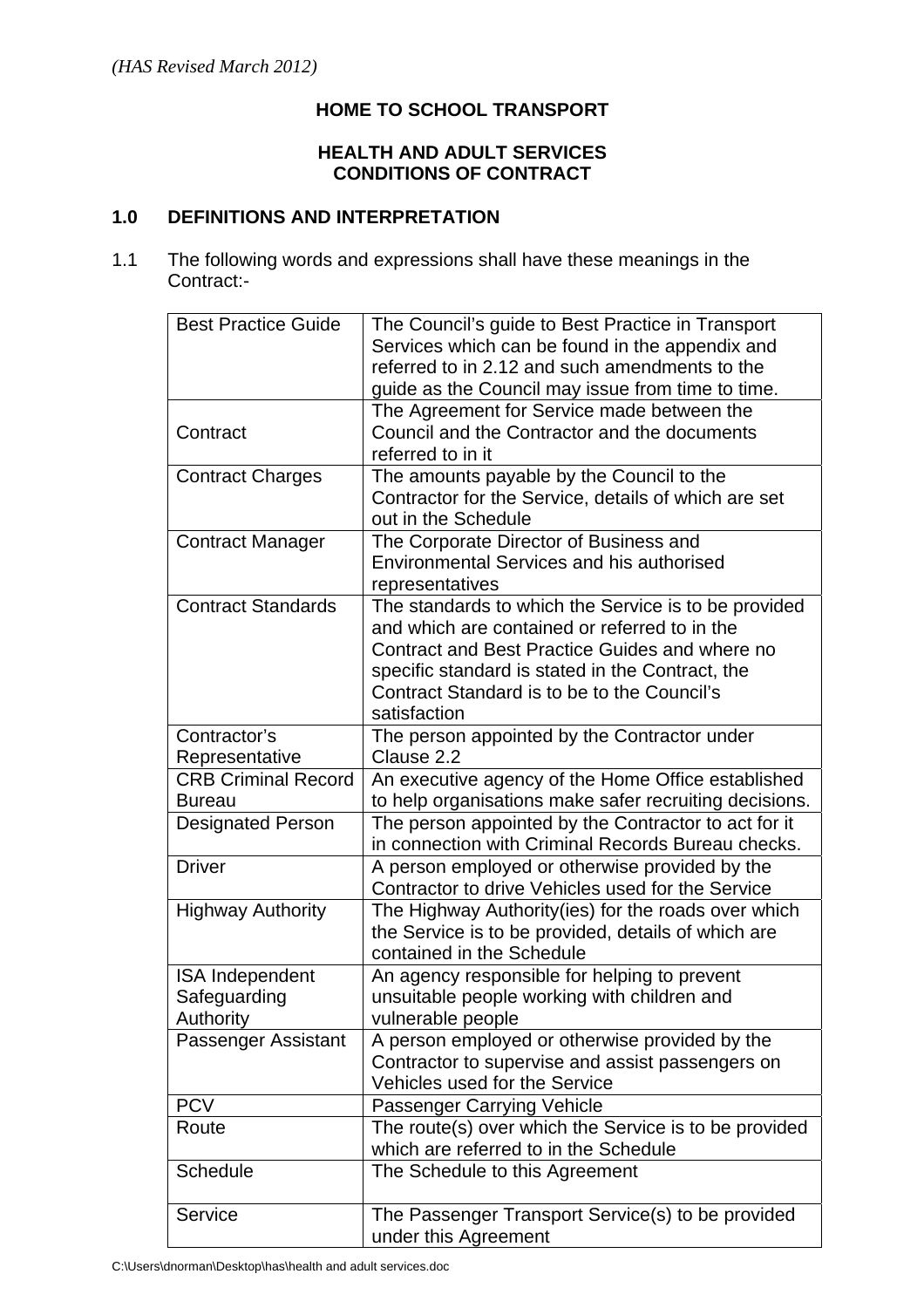| <b>Health and Adult</b><br><b>Services Transport</b><br>Service | A service provided for children and adults under the<br>care of the Council's Adult and Community Services<br>Directorate                   |
|-----------------------------------------------------------------|---------------------------------------------------------------------------------------------------------------------------------------------|
| <b>Special School</b><br><b>Transport Service</b>               | A service provided for children with special transport<br>needs                                                                             |
| <b>Start Date</b>                                               | The date on which the Service is to commence which<br>is referred to in the Schedule                                                        |
| Tender                                                          | The Contractor's tender for the Service which has<br>been accepted by the Council relevant details of<br>which are included in the Schedule |
| Term                                                            | The period referred to in the Schedule during which<br>the Service is to be provided which will commence<br>on the Start Date               |
| Vehicle                                                         | The vehicle(s) used for the Service referred to in the<br>schedule                                                                          |

- 1.2 This Contract is governed by English Law
- 1.3 References to:
	- (a) any Act, Order, Regulation, Statutory Instrument etc include any amendment or re-enactment
	- (b) one gender include any other gender
	- (c) persons include corporations
	- (d) singular include the plural
	- (e) clauses are to clauses in the Conditions
	- (f) the Contractor's staff includes partners, directors, employees, agent's subcontractors and volunteers.
- 1.4 This Contract represents the entire agreement between the Council and the Contractor and supersedes all previous statements and agreements relating to the Service.

## 2.0 **THE CONTRACTOR'S OBLIGATIONS**

### 2.1 **Contract Standards**

- 2.1.1 The Contractor agrees with the Council to provide the Service to the Contract Standards for the Term with effect from the Start Date.
- 2.1.2 The Contractor shall provide the Service in accordance with all relevant legislation and codes of practice relating to the Service.

### 2.2 **Contractor's Representative and Designated Person**

- 2.2.1 Before the Start Date the Contractor must nominate:-
	- (a) the Contractor's Representative who will be responsible for the successful operation of the Contract and who will be the initial point of contact.
	- (b) the Designated Person who will be responsible for all CRB checks in connection with the Service.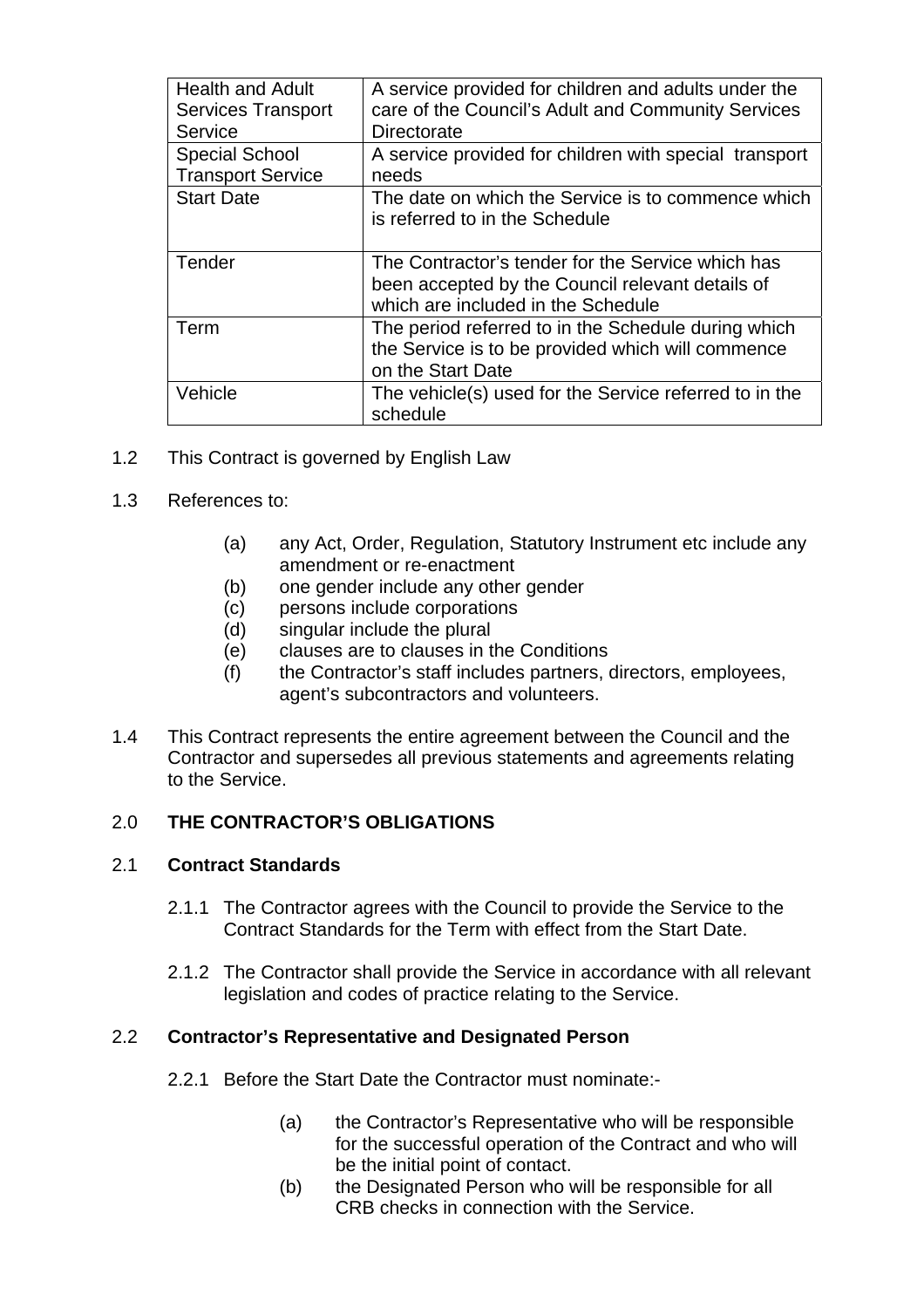## 2.3 **Operator Licences**

- 2.3.1 The Contractor shall hold the appropriate permit and/or licence for the Service which may comprise one or more of the following:-
	- PSV Operator's Licence
	- Community Bus Permit
	- Private Hire Operator's Licence
	- **•** Hackney Carriage Licence
- 2.3.2 All such permits or licences shall be current, valid and in accordance with the requirements of any Licensing Authority.

### 2.4 **Drivers & Passenger Assistants**

- 2.4.1 The Contractor shall ensure that any Driver or Passenger Assistant used on a Health and Adult Services contract is a suitable person to drive vehicles carrying clients or to act as a Passenger Assistant upon such vehicles. Drivers and Passenger Assistants must be recruited using the minimum standards set out in the Best Practice Guide.
- 2.4.2 Without prejudice to Clause 2.5.4 the Contractor shall ensure that all persons associated with the operation of this Contract are properly covered by employee's liability insurance.
- 2.4.3 All Drivers must undertake an eyesight test every 24 months and the contractor shall retain written evidence of this for inspection by the contract manager.
- 2.4.4 Any person over the age of 65 who is used as either a Driver or a Passenger Assistant must have an annual medical check and the Contractor shall retain written evidence of this for inspection by the contract manager.
- 2.4.5 The Contractor shall comply with CRB vetting procedures as required by the Council and any new statutory legislation introduced.
- 2.4.6 Where self employed drivers are to be used the Contractor must maintain personnel records including training records as if such drivers were employees and should be available for inspection on request.
- 2.4.7 The Contractor will ensure that payroll records are maintained for all employees and non-employees and be available for inspection on request.
- 2.4.8 The Contractor must ensure that all Drivers wear a seatbelt where one is fitted to the Vehicle.
- 2.4.9 The Contractor shall immediately remove a Driver or Passenger Assistant from any Service upon the Contract Manager's instruction with or without a reason first being given. The Council undertakes not to act unreasonably or maliciously in the application of this power. Any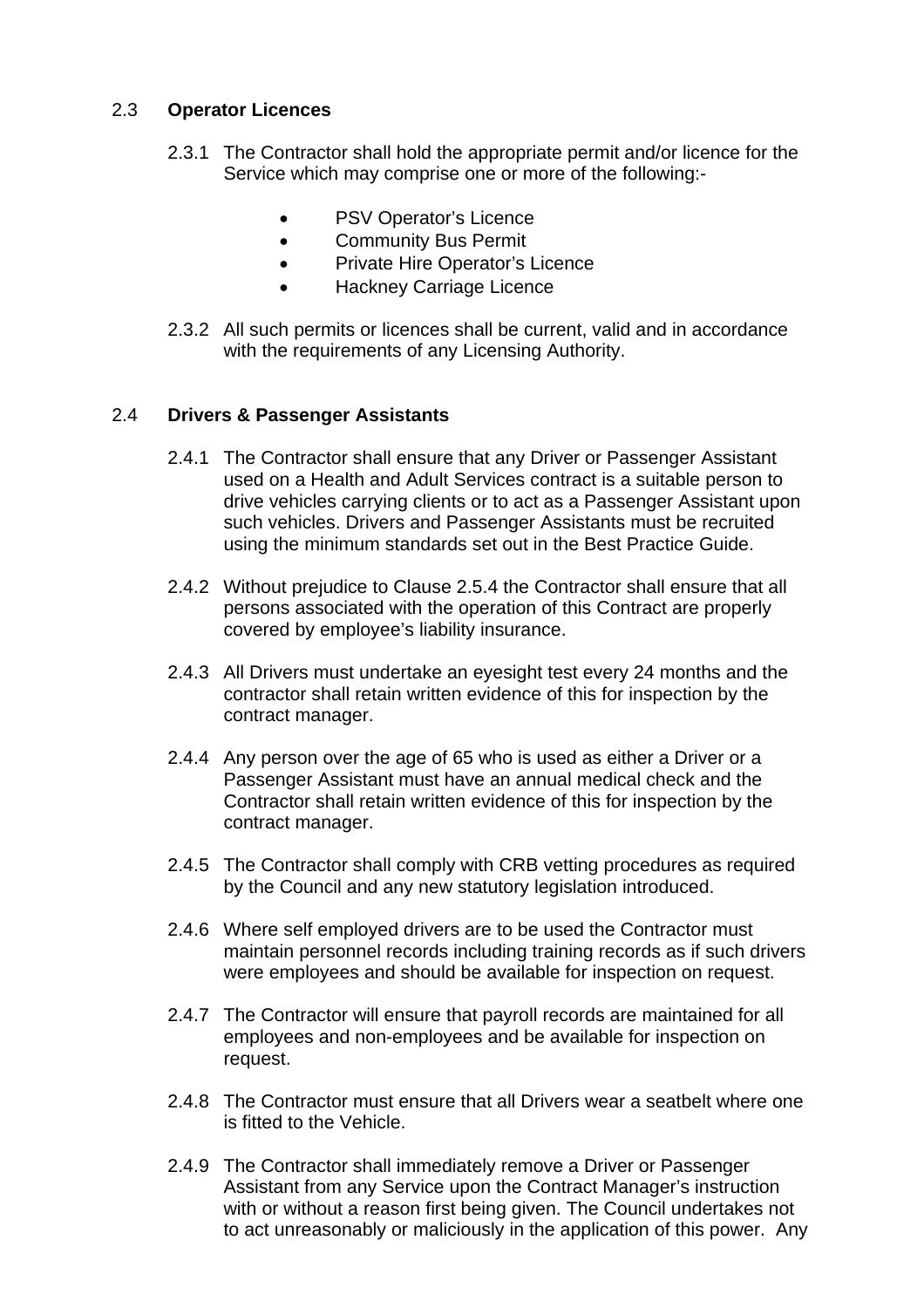costs and expenses payable in connection with such removal are the liability of the Contractor alone.

- 2.4.10 The Contractor shall ensure that all Drivers shall hold the appropriate driver's licence for the Vehicle which may comprise one or more of the following:-
	- A PCV Driver's licence
	- A Private Hire Driver's licence
	- A Hackney Carriage Driver's licence
- 2.4.11 Where a Vehicle will be operated under a permit issued under section 19 of the Transport Act 1985 or in association with an approved voluntary car scheme then all drivers must have successfully completed a MIDAS assessment.
- 2.4.12 The licences referred to in 2.4.10 shall be current, valid and in accordance with the requirements of any Licensing Authority.
- 2.4.13 The Contractor must take copies of all Drivers' licences on a six monthly basis which must be kept available for inspection by the Contract Manager at any time without notice.
- 2.4.14 The Contractor shall ensure that staff engaged by it for the purposes of the Service are issued with, understand and use where necessary, the information contained in the Best Practice Guides.
- 2.4.15 The Contractor shall take all such steps as are reasonably necessary to ensure that all Drivers are fit to work whilst engaged on the Service and are not rendered unsuitable by reason of alcohol/substance/drug use or sleep deprivation, illness or any other cause.
- 2.4.16 Except in the case of emergency the Contractor shall take reasonable steps to ensure that the same Driver and Passenger Assistant are used the service each time it operates.
- 2.4.17 Where clients need to be lifted into or out of a vehicle the Contract must ensure that the Driver/ Passenger Assistant is aware of the Manual handling Operator Regulations 1992 and that any necessary training has been given.
- 2.4.18 The Contractor shall ensure that all Drivers are equipped with a mobile telephone connected to the network most appropriate to the area served. A mobile telephone is not required if the Vehicle is fitted with a two way radio system that will function over most of the route.
- 2.4.19 The Contractor shall ensure that the Service is operated in accordance with the relevant drivers' hours regulations.

#### 2.5 **Insurance**

2.5.1 The Contractor shall ensure that adequate insurance for hire and reward covering third party injury and losses arising in connection with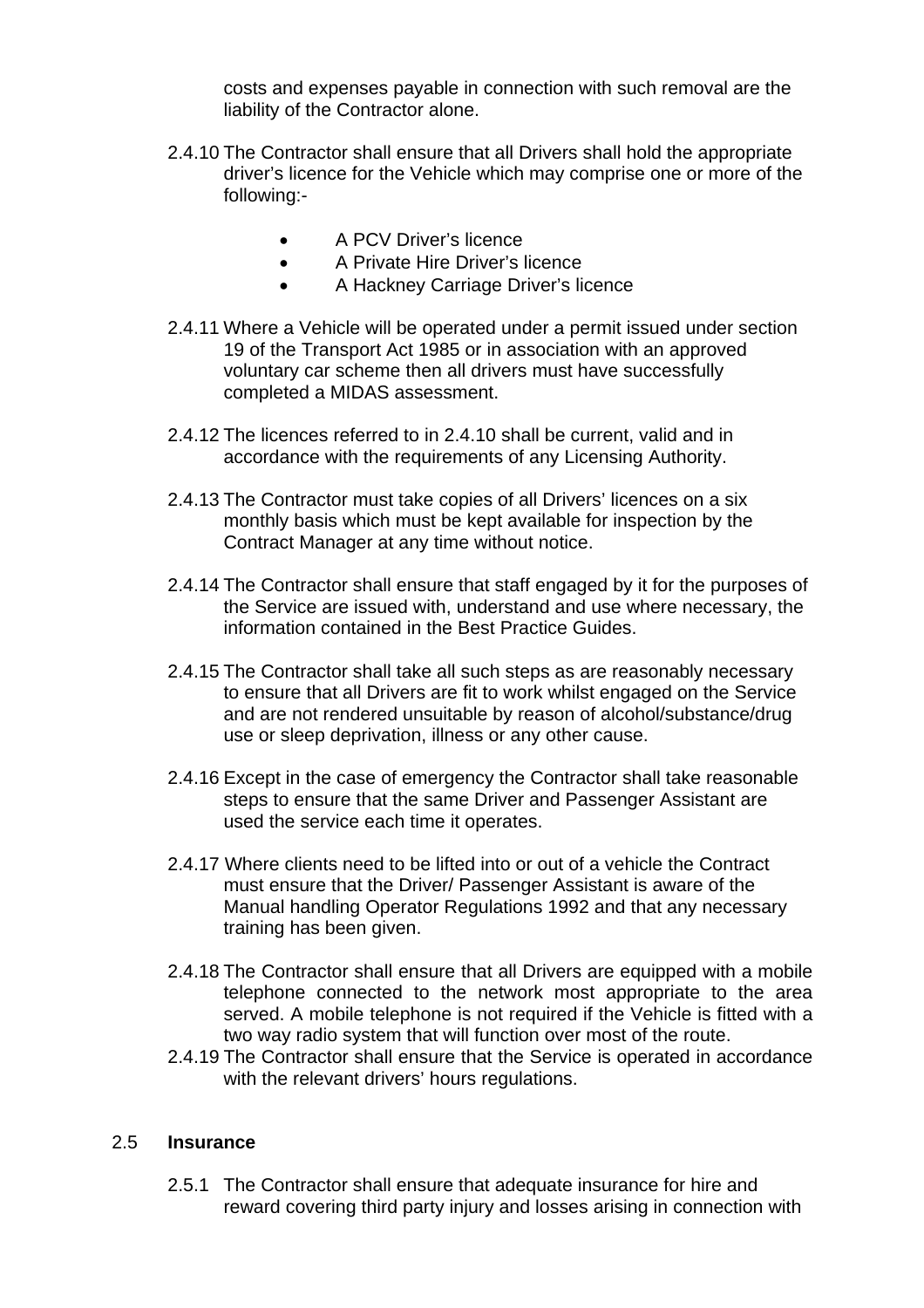the Service is maintained throughout the Term. The minimum period of insurance renewal is 3 months

- 2.5.2 The Contractor shall indemnify the Council against all actions, claims, damages, costs and other expenses in relation to the injury to, or death of, any person, and loss of, or damage to, any property, real or personal which is attributable to the negligent act or default of the Contractor, its servants or agents and subcontractors in connection with the Service.
- 2.5.3 The Contractor shall take out and maintain insurance against its liabilities under Clause 2.5.2 for the minimum sum of £5million in respect of any one incident.
- 2.5.4 The Contractor must take out and maintain employer's liability insurance in a minimum amount for each and every claim, act or occurrence or series of claims, acts or occurrences which complies with statutory requirements (which at the date of this Contract is £10million).
- 2.5.5 The Contractor shall supply to the Council on request copies of all insurance policies, cover notes, premium receipts and other documents necessary to establish compliance with Clause 2.5.

### 2.6 **Vehicles**

- 2.6.1 The Contractor shall ensure that Vehicles shall comply with all relevant requirements of law relating to construction, equipment and use and shall ensure that the Vehicles are properly taxed, tested, licensed and insured.
- 2.6.2 Vehicles with fewer than nine passenger seats may not be operated under a PCV operators licence unless agreed by the Contract Manager.
- 2.6.3 Where required by law, the Contractor shall ensure that all Vehicles shall be equipped with one seat belt in good working order for each person carried and will operate in accordance with the law and further guidance issued by the Department of Transport or the Council through the Best Practice Guide.
- 2.6.4 Any vehicle fitted with seatbelts must have one forward facing seat for each person carried unless otherwise agreed by the Council.
- 2.6.5 The Contractor shall ensure that where the Service comprises a Health and Adult Service Transport Service, for a Vehicle with fewer than nine passenger seats seatbelts are properly worn by all passengers and appropriate restraints are provided in accordance with the law and further guidance issued by The Department of Transport or the Council through the Best Practice Guide.
- 2.6.6 Where seatbelts are fitted to a vehicle with nine or more passenger seats then the Contractor shall ensure that it takes all reasonable steps to ensure that every passenger is notified that he is required to wear a seatbelt at all times. This is to be done by means of an announcement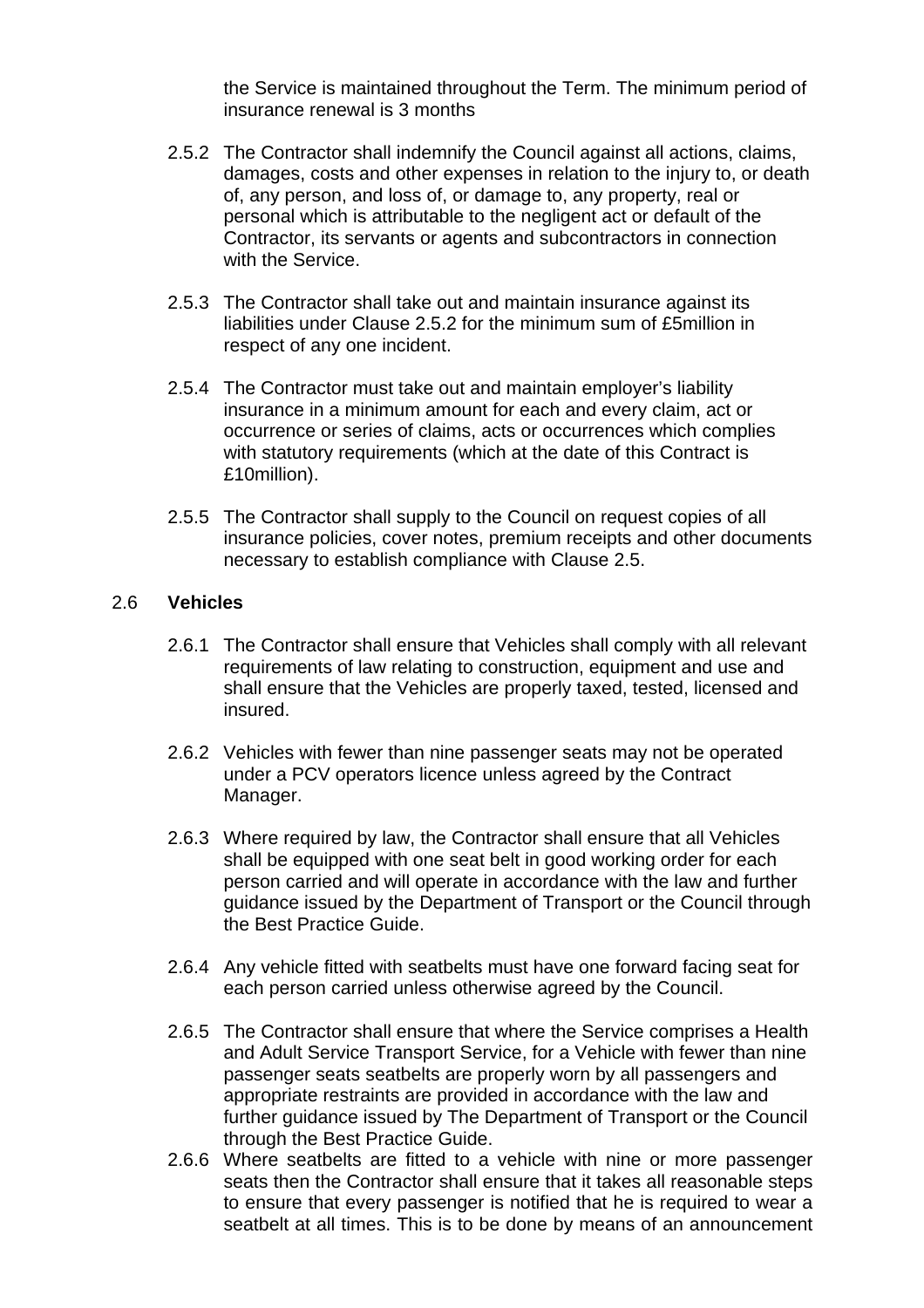or audiovisual presentation as passengers join the bus and/or a designated sign, approved by the Department for Transport (DfT). See the Best Practice Guide for further information.

- 2.6.7 The Contractor shall ensure that Vehicles are kept in good repair, meet the minimum legal requirements and are maintained to the Council's satisfaction.
- 2.6.8 A daily walk round (first use) check must be undertaken by a responsible person acting on behalf of the Contractor before a Vehicle is first used. Details of the items to be checked are included in the Best Practice Guide.
- 2.6.9 A copy of the defect sheet recording the First Use check each day must be kept with the Vehicle and be available for inspection unless otherwise agreed by the Contract Manager.
- 2.6.10 The Contract Manager and any person nominated by him shall be allowed reasonable access by the Contractor to examine Vehicles, the Contractor's premises and records relating to the maintenance and operation of the Vehicles and the provision of the Service.
- 2.6.11 The Contractor shall ensure that scheduled vehicle inspections are undertaken by a person who as a minimum has completed the VOSA "PSV inspection standards and procedures including vehicle roadworthiness checks (CoD) training" which is current. Non PCV vehicles must be inspected every 13 weeks (this can include MOT and the Taxi Licensing Authority test )
- 2.6.12 Maintenance records must be kept for a minimum of fifteen months for all Vehicles operating on the Service.
- 2.6.13 The Contractor shall ensure that all Vehicles shall be fitted with a serviceable fire extinguisher which complies with current legislation and that Drivers have received adequate training in its use.
- 2.6.14 The Contractor shall ensure that all PCVs are fitted with a serviceable reversing horn which must be used when the Vehicle is reversing on school premises except where otherwise agreed by the Contract Manager.
- 2.6.15 All PCVs must be fitted with wheel nut indicators except where otherwise agreed by the Contract Manager.
- 2.6.16 The Contractor shall ensure that all Vehicles comply with the details submitted in the Tender, or as otherwise agreed in writing by the Contract Manager.
- 2.6.17 The Contractor shall ensure that all Vehicles including taxis display the destination, service number and other information required by the Schedule.

### 2.7 **Training and Introductory Visits**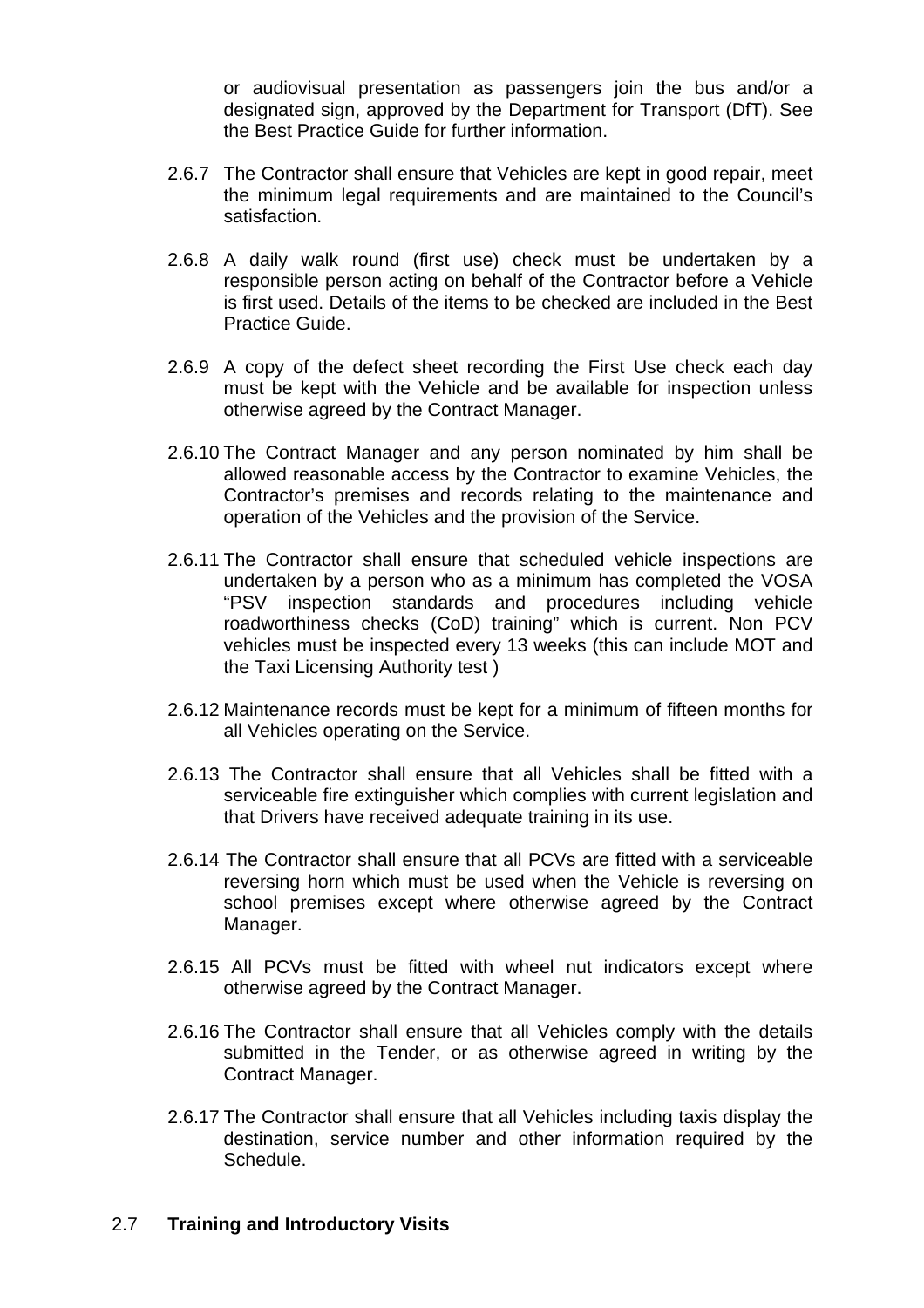- 2.7.1 The Contractor will arrange for Drivers and Passenger Assistants to participate in training programmes for the safety and well being of passengers organised by the Council. These will be of up to half a day's duration and the Council would not normally require any individual to attend more than one such training session during each academic year.
- 2.7.2 Where the Service is provided for the first time by the Contractor the Director may require the Contractor to arrange for the Driver (and any Passenger Assistant) to be used for the Service to meet the client to be carried.

### 2.8 **Passengers**

- 2.8.1 The Contractor shall ensure the safety and well-being of all passengers on any Vehicle.
- 2.8.2 The Contractor shall ensure that Drivers are made aware of the special needs of passengers and that they should be given all reasonable assistance and shown all due courtesy by Drivers, particularly when getting on or off a Vehicle.
- 2.8.3 The Passenger Assistant, or if there is no PA present, the Driver of the vehicle is responsible for ensuring the proper behaviour of the pupils whilst travelling on the vehicle. The Contractor must inform the Contract Manager and school where a child's behaviour caused a hazard to other passengers or traffic. The Contractor has no authority to refuse to carry an authorised passenger without the prior consent of the Contract Manager.

### 2.9 **Provision of Information and Freedom of Information**

- 2.9.1 Whenever required by the Contract Manager the Contractor will provide access to all documentation relating to the Service including (but without limitation) licences, permits and certificates relating to Drivers, Passenger Assistant or Vehicles. The Contract Manager may take copies of such material.
- 2.9.2 The Contractor shall notify the Contract Manager immediately the Contractor becomes aware of any action or prosecution in relation to any Vehicle, operating base or facility, Driver, Passenger Assistant or any other person connected with the Service. This includes any investigations or public inquiries carried out by a Taxi Licensing authority or the Traffic Commissioner regardless of whether they relate to North Yorkshire County Council contract operations or not.
- 2.9.3 The Contractor shall permit access with reasonable notice to nominated representatives of the Council to relevant accounts and other financial records.
- 2.9.4.1 In clause 2.9.4 "FOI" means the Freedom of Information Act 2000; "exempt information" means information falling into the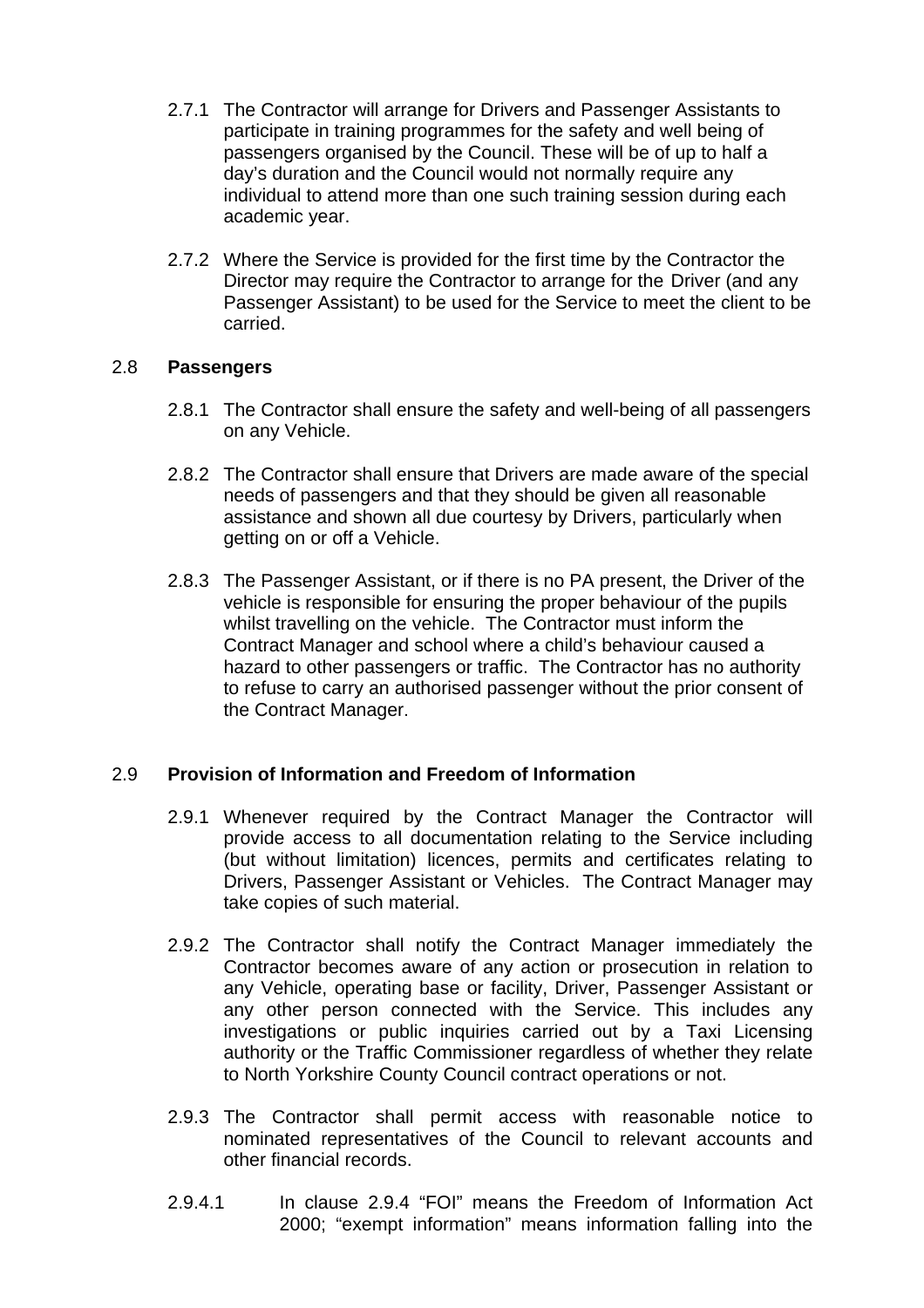exemptions set out in the FOI; "confidential information" means information to which confidentiality or commercial interests exemptions within FOI may apply and "working day" means Monday to Friday inclusive except Bank Holidays.

- 2.9.4.2 The Council is bound by the provisions of the Freedom of Information Act (FOI) and information relating to this Contract and to the Service may need to be disclosed to third parties in order for the Council to meet its obligations under the FOI.
- 2.9.4.3 The Contractor shall make all reasonable efforts to assist the Council in meeting its obligations under the FOI. If the Council receives an access request under the FOI, the Contractor shall upon request provide:
	- (a) to the Council a copy of information requested which is held by the Contractor on behalf of the Council within a period of 5 Working Days;
	- (b) access to the Contract Manager, within a period of 5 Working Days, to inspect information held by the Contractor on behalf of the Council.
- 2.9.4.4 Where it is necessary for the Contractor to provide information to the Council which it believes to be Exempt Information it shall state in writing to the Council the nature of the information and the relevant exemption. The Council will use reasonable endeavours to consult with the Contractor before disclosing such information under the FOI. The Contractor acknowledges that the final decision whether to disclose such information will rest with the Council and not with the Contractor. Nothing contained in this Contract or any documents or negotiations relating to this Contract shall prevent the Council from disclosing any information which (in the Council's reasonable opinion or in accordance with any recommendation, notice or decision of a competent authority) it is required to disclose under the FOI.
- 2.9.4.5 The Contractor shall observe the Council's Retention and Destruction Policy (details of which shall be provided by the Council to the Contractor upon request) and shall not destroy information other than in accordance with this policy. If the Council notifies the Contractor of a request for information held by the Contractor which is due for destruction the Contractor shall immediately suspend destruction of that information to allow disclosure to take place. Upon the termination of this Contract the parties shall agree which party has the control of the retained information. Should the Contractor retain control of the information this clause shall remain in force beyond the termination of this Contract.
- 2.9.4.6 The Contractor shall maintain an adequate records management system which will enable it to access the information within the time limits prescribed.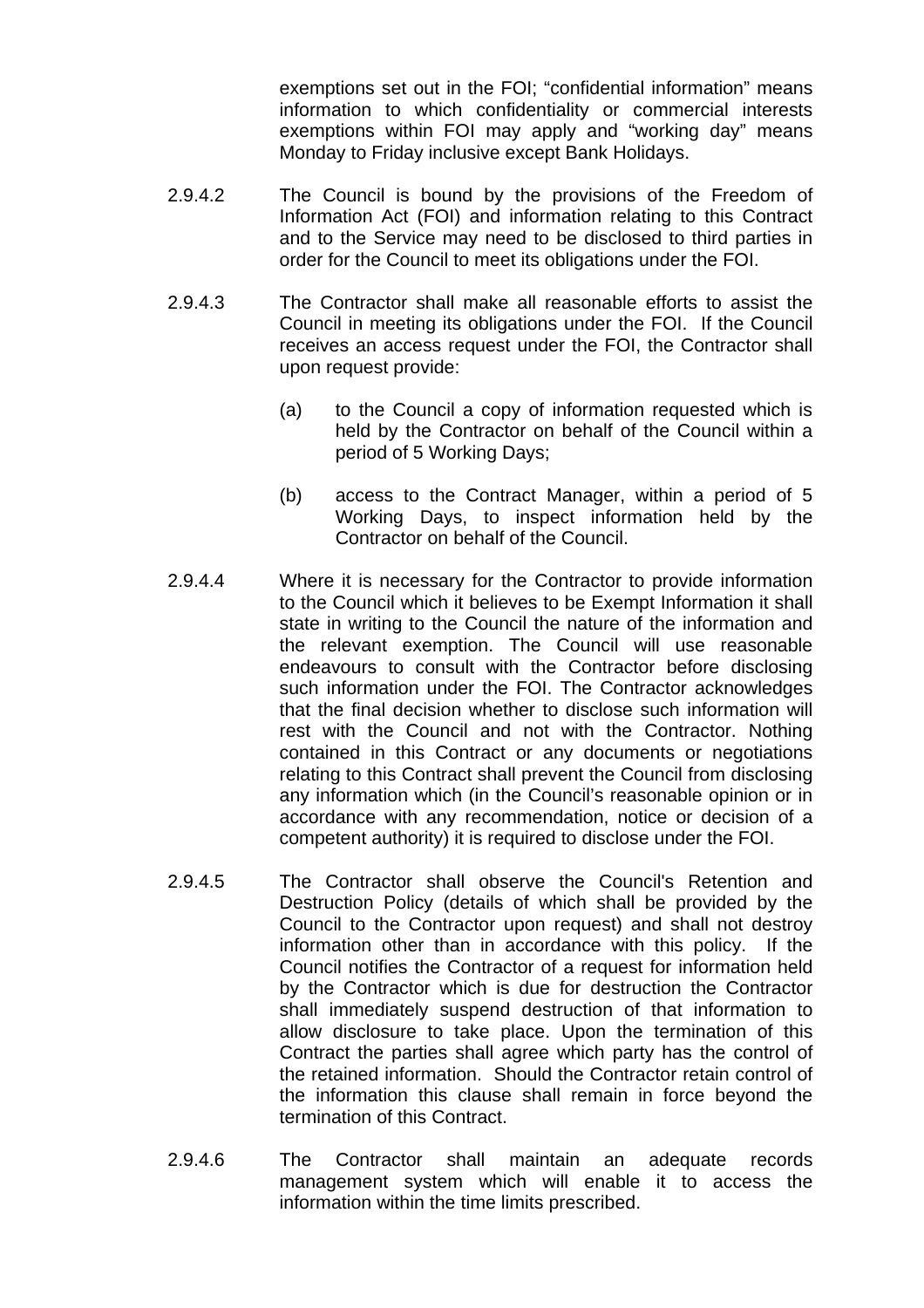2.9.4.7 The Contractor shall indemnify the Council against all claims, demands, actions, costs, proceedings and liabilities which the Council directly incurs due to the Contractor's (or any subcontractor's) breach of this clause 2.9 or any part of it.

### 2.10 **Surveys**

- 2.10.1 The Contractor shall complete or distribute survey forms relating to the Service as the Contract Manager may require from time to time.
- 2.10.2 The Council may itself undertake surveys on any Vehicle at any time without notice.

### 2.11 **Smoking Policy, Carriage of Goods**

- 2.11.1 The Contractor shall ensure that no smoking (whether by Drivers, Passenger Assistants or passengers) is permitted on any Vehicle used for the Service.
- 2.11.2 The Contractor shall ensure that except with the Contract Manager's consent, goods are not carried on any Vehicle unless it is registered as a local bus service.

### 2.12 **Best Practice Guides**

2.12.1 The Contractor shall comply with the best practice guides: the Council reserve the right from time to time to issue amendments to the best practice guide and shall provide copies of the same to the contractor. Such amendments shall be deemed to form part of the Conditions of Contract and the Contractor shall comply with their requirements.

### 3.0 **SERVICE DETAIL**

- 3.1 The Contractor shall operate the Service on the Routes in accordance with the Contract including the details in the Schedule.
- 3.2 The Contractor shall not vary any Route or the location of any stopping place, without the prior approval of the Contract Manager.
- 3.3 The Contractor shall obtain such consents as are necessary to ensure that the Service may be provided over any part of a Route which is not on the public highway.
- 3.4 The Contractor shall be responsible for obtaining all necessary consents to use any bus station for a Route and shall be responsible for the payment of any fees for such use or for road/bridge tolls.
- 3.5 If a connecting service is provided then the Driver must wait with any clients for the arrival of the connecting service. The Contractor will be responsible for ensuring the safety of any such clients where such a connection fails (including, but not limited to, making alternative arrangements for the journey in line with the individuals special needs).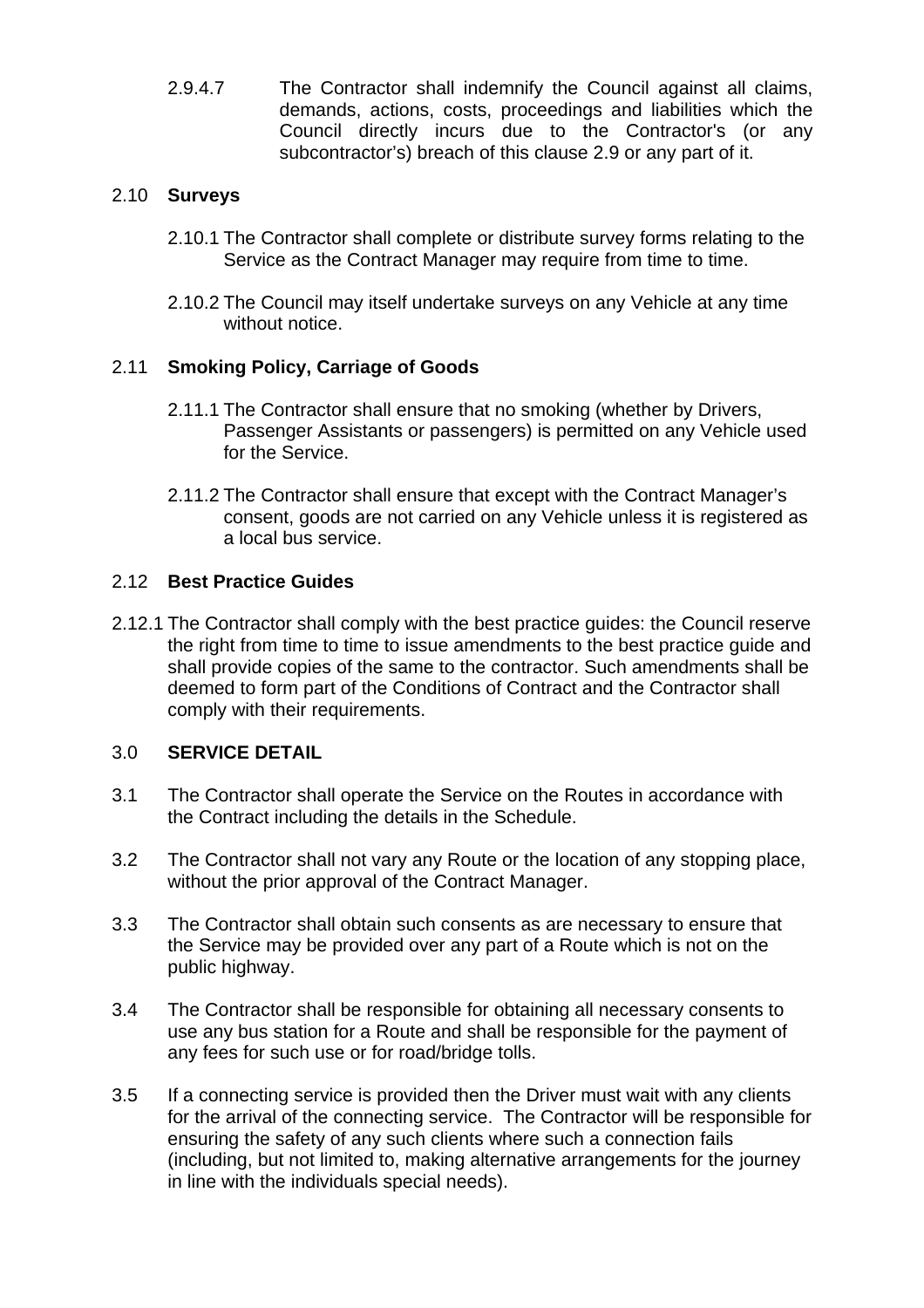### 4.0 **INVOICES AND PAYMENT**

- 4.1 The Contractor shall submit invoices to the Council in such format as the Council may require unless approval has previously been given for payment to be made via the Council's automatic payment system. Invoices shall be submitted monthly (or four weekly as may be agreed) in arrears. The Council shall pay an undisputed invoice (or the undisputed part of invoices) within 28 days of receipt. The Council will not pay a proportion of any invoice on which VAT is being charged. All payments will be via the BACS payment system and an acknowledgement will be sent either by email or fax.
- 4.2 Invoices shall include:-
	- Details of journeys or part journeys not operated and the reason.
	- The total scheduled mileage not operated in the period covered by the invoice.
	- Full details of the Contract Charges.
	- Where relevant and agreed by the Council the costs of making alternative arrangements under 3.7 above.

NB. Where payments are made via the automatic payment system there is still a requirement for the Contractor to submit the above information on a monthly basis.

- 4.3 The Council reserves the right to withhold full payment of an invoice where the necessary information referred to in Clause 4.2 above is not provided.
- 4.4 The Council will only pay the Contract Charges for transport journeys which were actually required and which did take place.

## 5.0 **INFLATION**

- 5.1 The Contract Charges will be reviewed by the Council upon the prior written request of the Contractor. Such a request can only be made within the three months before the annual anniversary of the start date and shall apply only to the Contract Charges for the next year of the term of the contract.
- 5.2 Any such review, if requested, will be effective on the annual anniversary of the start date or the date of application whichever is latest.

## 6.0 **SUB-CONTRACTING AND ASSIGNMENT**

- 6.1 The Contractor shall not assign this Agreement without the prior written consent of The Council.
- 6.2 The Contractor shall not sub-contract part of any Service for more than five consecutive days without the Contract Manager's prior written consent except in the case of genuine emergency. In all cases schools should be advised immediately of the name of the contractor who will provide the Service.
- 6.3 Wherever sub-contractors are used these must be included on a list supplied by the Council. The Contractor remains responsible for the provision of the Service in accordance with the Contract.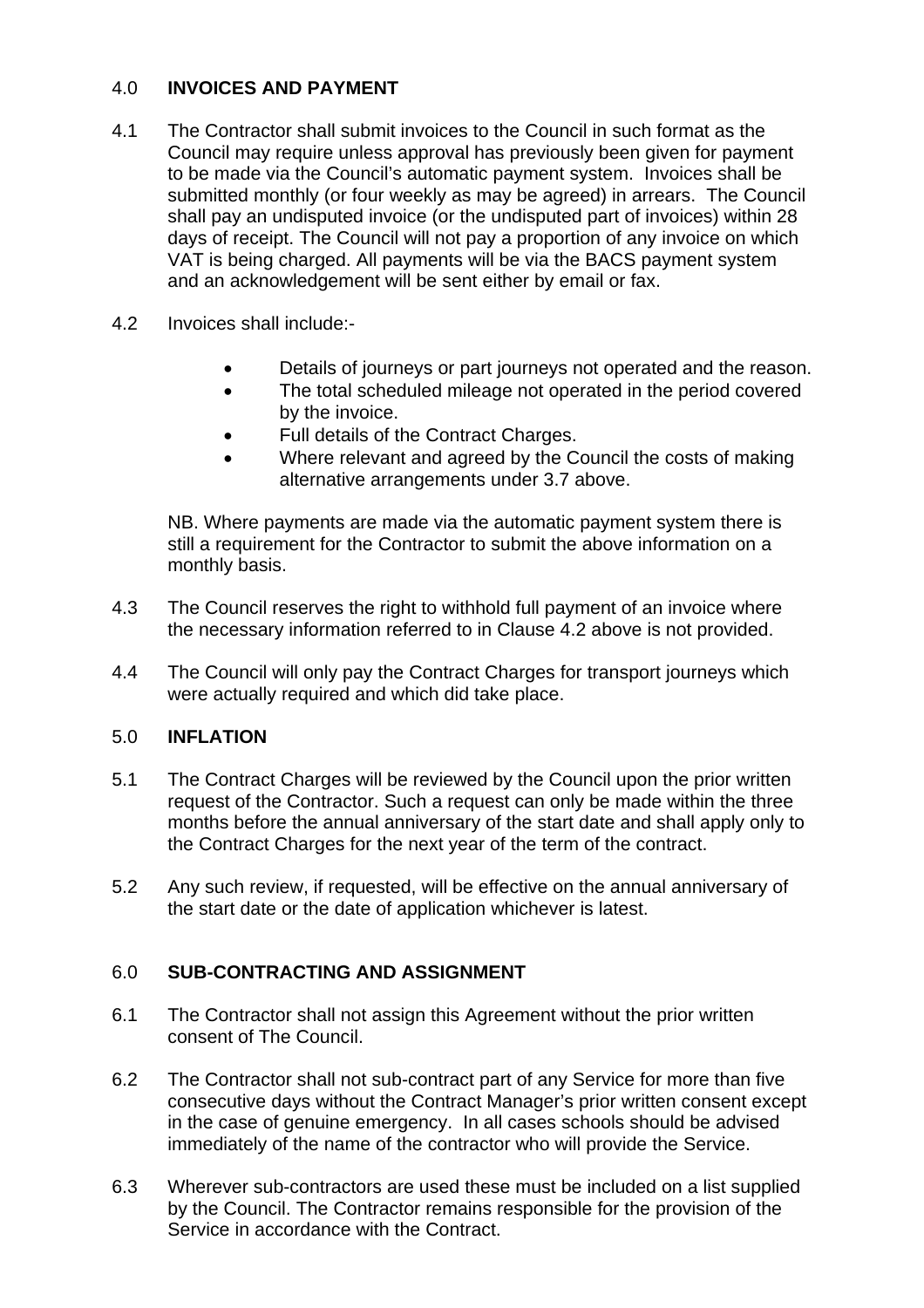# 7.0 **VARIATION**

- 7.1 At any time(s) during the Term the Contract Manager may require the Contractor in writing to:-
	- Omit any part of the Service.
	- Provide additional transport Services.
	- Vary the scope of the Service or any part of it (by, for example, introducing variations in timing, the number of passengers to be carried, the type of Vehicle used, the Route taken or any other matter associated with the Service).
- 7.2 The valuation of any variation shall be made by the Contract Manager using the current "additional mileage calculation" and will be based on vehicle type and additional mileage required.
- 7.3 From time to time the Council may require the Contractor to make changes in timing pick-up points and routing at very short notice. The Council will use all reasonable endeavours to give a minimum of 24 hours notice of such changes.
- 7.4 The Council and the Contractor shall use reasonable endeavours to agree upon the basis of any variation and its valuation but if agreement is not reached within 28 days of the original requirement in 7.1 then either the Contractor or the Council may terminate the Contract with fourteen weeks written notice.
- 7.5 The Contract Manager may require the Contractor to include additional stopping points on any Route; except where the vehicle used for the Route is of insufficient capacity to accommodate the additional passengers collected (in which circumstances  $7.1 - 7.3$  will apply). This requirement will not involve any additional payment being made to the Contractor.
- 7.6 At any time(s) during the Term the Contractor may propose variations to the Contract Manager who will consider them on their merits and where agreed, the Contract will be varied accordingly. For the avoidance of doubt a variation proposed by the Contractor but not accepted by the Council will not entitle either party to terminate the Contract under 7.3 above.

## 8.0 **DEFAULT**

- 8.1 Where the Council receives a complaint about the standard of the Service then an Incident Report will be issued by the Council.
- 8.2 If the Contractor has defaulted in the provision of the Service (whether through failure to comply with the Contract Standards or otherwise) then the Council may, without prejudice to any other remedies available to it, serve a notice upon the Contractor (which will be termed a "default notice" in this clause).
- 8.3 Default notices shall specify the nature of the default and where appropriate shall specify how and when the Contractor is to remedy the default.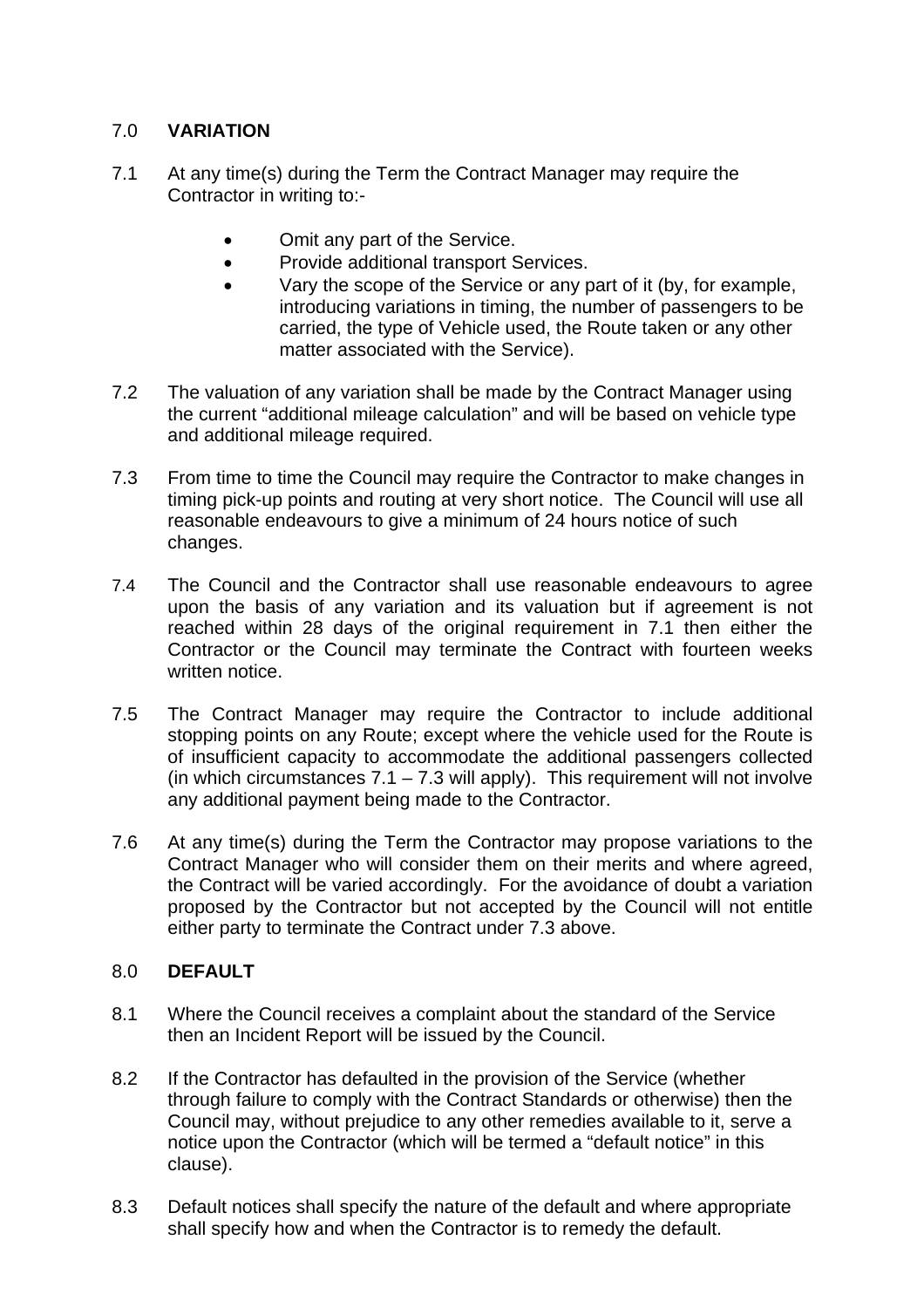- 8.4 The Contractor shall comply with the default notice but may make representations to the Contract Manager on the matters referred to in it which the Contract Manager shall consider and, as necessary, discuss with the Contractor.
- 8.5 Unless a default notice is withdrawn by the Contract Manager as a consequence of the representations made by the Contractor under 8.4 the Contractor shall pay the Council an amount which represents 25% of the Contract Charges payable for the journey(s) in respect of which the default notice was served or the sum of £10 whichever shall be the greater. This sum may be deducted from the Contract Charges by the Contract Manager.
- 8.6 The Contractor and the Council agree that the sums payable to the Council in respect of default notices represent a reasonable estimate of the cost incurred by the Council in investigating the default, serving the default notice and, where relevant, checking for compliance
- 8.7 In addition to the default notice provisions in Clause 8.1 8.6 the following provisions shall also apply to a default by the Contractor:-
	- (a) The Council will not pay for any part of the Service which is not provided by the Contractor.
	- (b) Without terminating the Contract as a whole the Council may arrange for the Service to be provided by a third party or by itself (in whole or in part) until such time as the Contractor has satisfied the Contract Manager that it is able to provide the Service (or the relevant part of it) to the Contract Standard; in such instances the Council shall charge the Contractor the costs reasonably incurred by it in making the alternative arrangements for the Service to be provided to the extent that such costs exceed the relevant Contract Charges.
- 8.8 Examples of circumstances which may cause a Default notice to be issued include the matters referred to in the schedule as "Defaults". The list is not exhaustive as a default constitutes any failure of the Contractor to comply with the Contract Standards.

## 9.0 **SUSPENSION OF THE SERVICE**

9.1 If the Service is suspended, no Contract Charges are payable for the Service for the period of suspension, either during the suspension or at any other time.

### 10.0 **TERMINATION**

- 10.1 If :
	- (a) The Contractor:-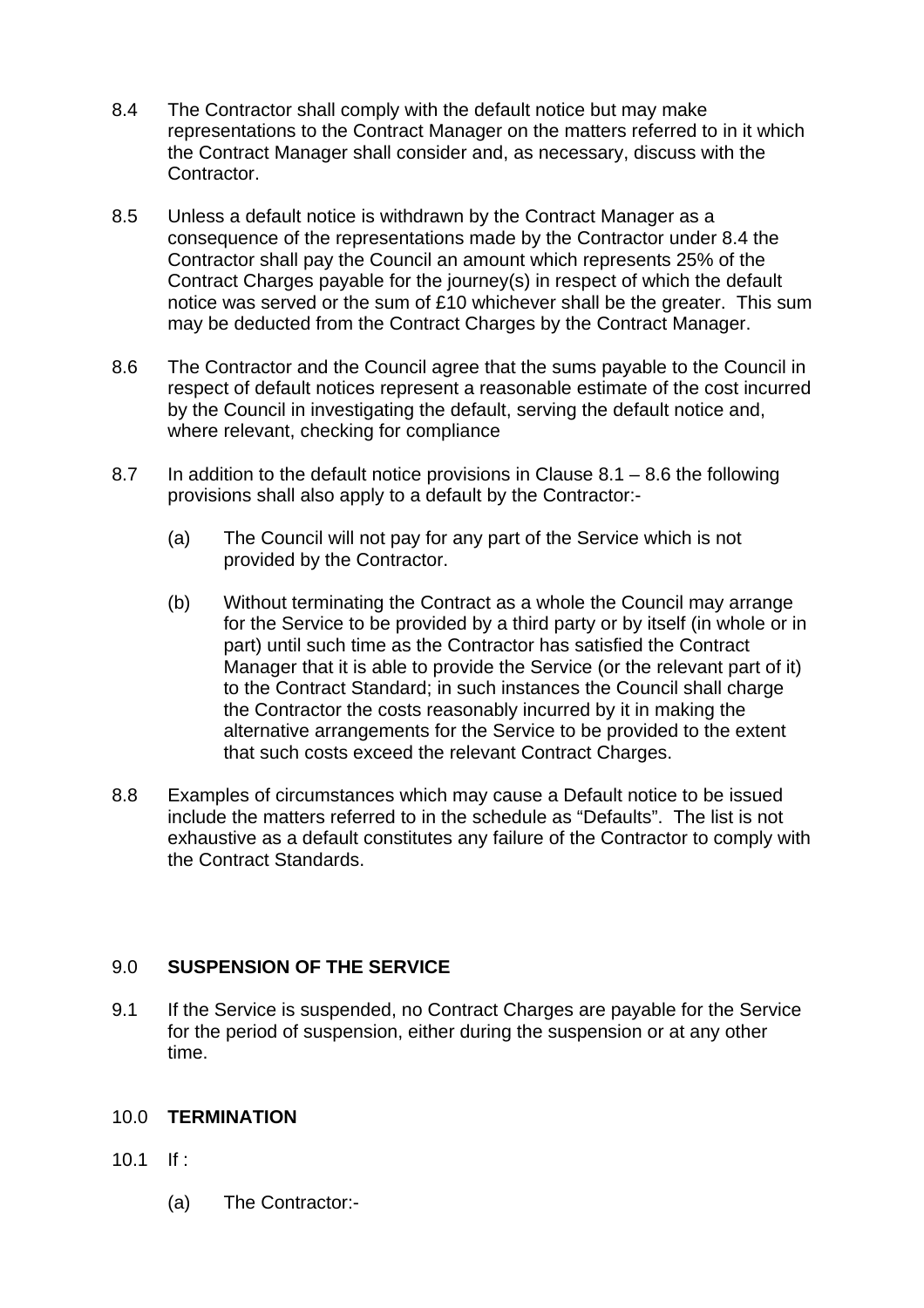- is in persistent and/or fundamental breach of the Contract; or
- has materially misrepresented any information in the Tender (upon which the Council has relied in appointing the Contractor); or
- becomes bankrupt; or
- has a receiver or liquidator appointed; or
- has a winding-up order made; or
- otherwise becomes insolvent; or
- has committed any offence under the Prevention of Corruption Acts 1889 to 1916 or the Bribery Act 2010; or has committed an offence under Section 117(2) of the Local Government Act 1972; or has offered any gift or consideration of any kind as an inducement or disincentive for doing anything in respect of this Contract or any other Contract with the Council; or
- is otherwise in breach of the collusive tendering certificate provided with the Tender; or
- has insufficient resources to provide the Service because of a reduction in the number of vehicles authorised by the Traffic Commissioner to be operated by the Contractor; or
- (b) The Council has within the last 14 days terminated another contract with the Contractor for a service similar to the Service provided under this Contract and such termination had been effected on such serious grounds as to enable the Council reasonably to believe that:
	- (i) the safety of passengers and/or the public at large may be endangered or otherwise adversely affected and or
	- (ii) the quality of the service under this Contract can no longer be guaranteed by the Contractor or
- (c) The reputation of the Contractor has so seriously been jeopardised by an act or default of the Contractor its servants or agents (including, but without limitation, a criminal act) that the Council reasonably believes that the Contractor is unable to guarantee adherence to the Contract Standards.

 then the Council may terminate the Contract immediately and will be entitled to recover all losses resulting from such termination including any additional costs incurred for the outstanding period of the Term.

- 10.2 If the Contract has been terminated under 10.1 the Council:-
	- (a) ceases to be under any obligation to pay the Contract Charges until the costs arising out of the termination (including the costs of terminating the Contract and making alternative arrangements for the Service) have been calculated and show a sum due to the Contractor (in which case this sum will be paid to the Contractor as soon as possible); and
	- (b) may immediately appoint a replacement Contractor.
- 10.3 If the Council is in persistent and/or fundamental breach of the Contract then the Contractor may terminate the Contract immediately but without prejudice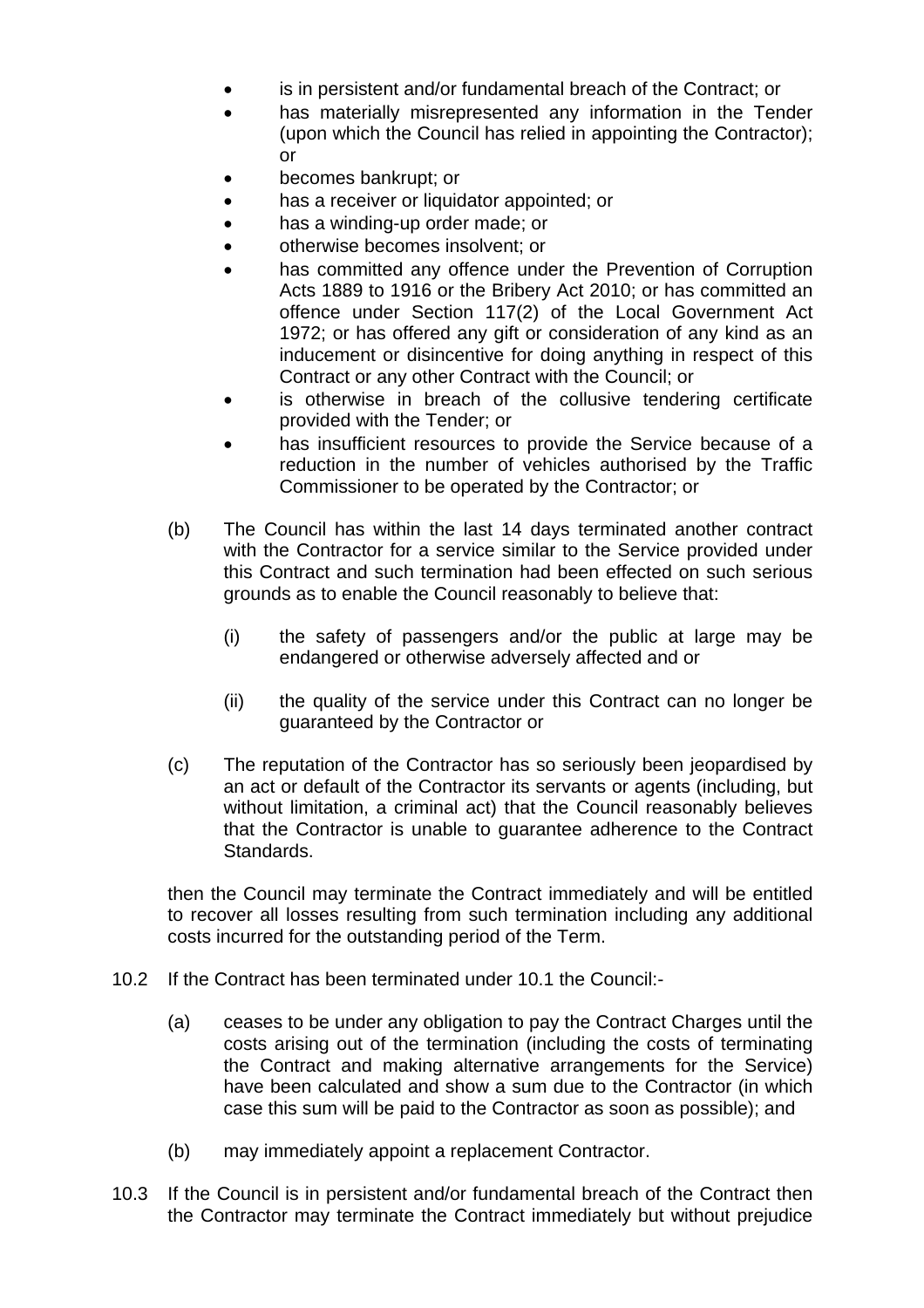to any other remedies which may be available to it in respect of any breach which occurred before the termination.

10.5 The Contractor may apply to the Contract Manager for the Contract to be terminated where there are exceptional circumstances which could not have been foreseen. Individual circumstances will be considered and any break in the contract will be granted at the discretion of the Contract Manager.

#### 11.0 **BREAK CLAUSE**

- 11.1 The Contract Manager may terminate the Contract by giving two weeks notice at any time.
- 11.2 The Contractor may terminate the Contract by giving two weeks notice at any time.
- 11.3 The notices in 11.1 and 11.2 may be given at any time during the Term; need not specify a reason for exercising the right to terminate and must be in writing.

### 12.0 **HEALTH AND SAFETY, DATA PROTECTION AND OTHER STATUTORY REQUIREMENTS**

### 12.1 **Health and Safety**

- 12.1.1 The Contractor shall comply with the requirements of the Health and Safety at Work Act 1974 so far as they apply to the provision of the Service and throughout the Contract Period the Contractor shall have in place a health and safety policy which complies with all statutory requirements. Where 5 or more people are employed by the business, the contractor must have been assessed by the Contractors Health and Safety Scheme (CHAS) or an agreed equivalent.
	- 12.1.2 Where appropriate the Contractor must maintain Health and Safety policies and procedures and records must be available for inspection by the Contract Manager upon request.
	- 12.1.3 Risk assessments will be carried out by the Contractor as required under current legislation (Management of Health and Safety at work Regulations 1999) . Risk assessments which relate to the operation of contracted services and the safety of NYCC officers will be available for inspection.
- 12.2 In the event of an incident or accident relating to the vehicle, employee or passenger during the operation of the contract the Contractor must report the incident to the Contract Manager immediately.
- 13.0 **Other Legislation**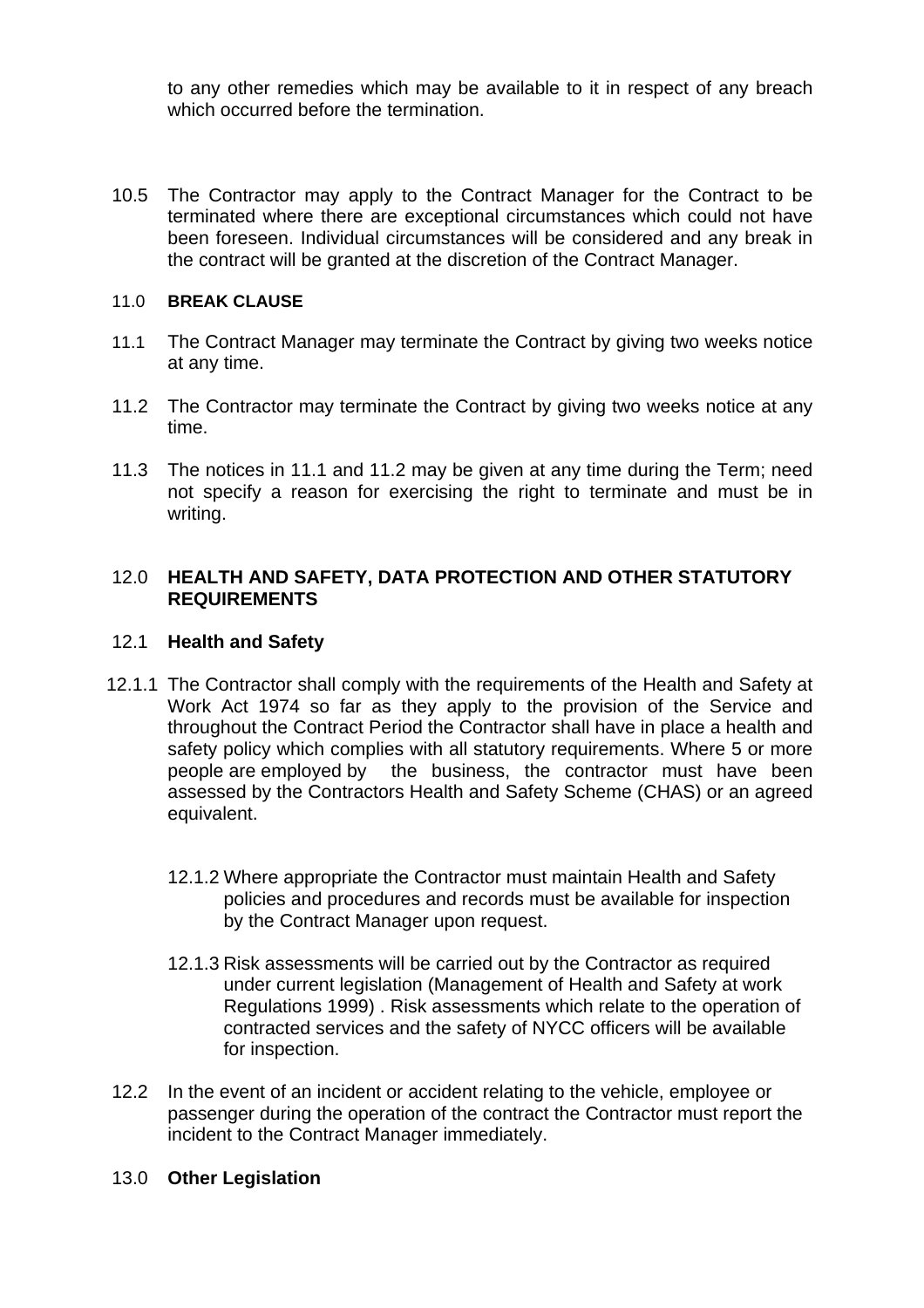13.1 The Contractor shall comply with all relevant statutory and other provisions relating to the Service.

### 14.0 **Equal Opportunities**

- 14.1 The Contractor and any sub-contractor employed by the Contractor shall adopt a policy to comply with the Equalities Act 2010 and any subsequent legislation in respect of equalities which may be enacted during the Term ("the Equalities Legislation"). Accordingly the Contractor and any employee or subcontractor shall not discriminate directly or indirectly against any person because of their age, sex, disability, religious beliefs, sexual orientation, gender reassignment, pregnancy, maternity or race.
- 14.2 The Contractor and any Sub-contractor employed by the Contractor shall observe as far as possible all statutory codes relating to the Equalities Legislation. These give practice guidance to employers and others on the elimination of racial discrimination and the promotion of equality of opportunity in employment, including monitoring of workforce matters and steps that can be taken to encourage people from minority groups to apply for jobs or take up training opportunities.
- 14.3 In the event of any finding of unlawful discrimination being made against the Contractor or any Sub-contractor employed by the Contractor during the term by any court or Employment Tribunal or in comparable proceedings in any other jurisdiction, or of an adverse finding in any formal investigation by the Equalities and Human Rights Commission and/or any comparable statutory body relating to the Equalities Legislation over the same period, the Contractor shall inform the Council of this finding and shall take appropriate steps to prevent repetition of the unlawful discrimination.
- 14.4 The Contractor shall, on request, provide the Council with details of any steps taken under Clause 14.3 above.
- 14.5 The Contractor shall comply with the Equalities Legislation and shall satisfy the Council that:-
	- 14.5.1 its working practices do not involve the treatment of one group or individual less favourably than any others because of their age, sex, colour, race, nationality, ethnic origin, disability, religious beliefs or sexual orientation on any decision relating to their recruitment or employment with the Contractor and in relation to the delivery of the Service;
	- 14.5.2 policies on discrimination are set out:-
		- (i) in instructions to those concerned with recruitment, training and promotion;
		- (ii) in documents available to employees, recognised trade unions or other representative groups of employees;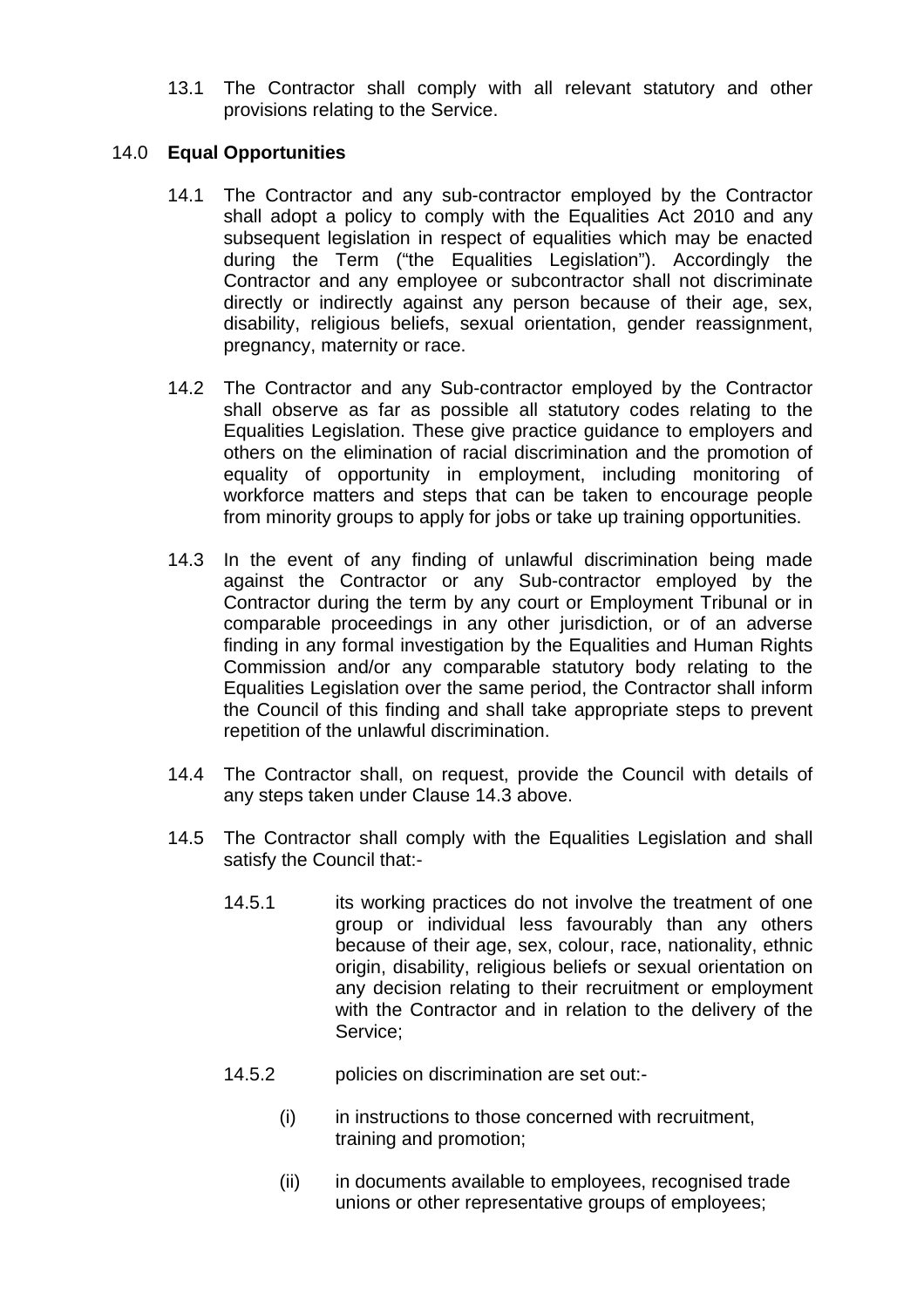- (iii) in recruitment advertisements or other literature
- (v) in instructions to those concerned with the delivery of the Services.
- 14.6 The Contractor shall provide such information as the Council may reasonably request for the purpose of assessing the Contractor's compliance with this Clause 14.5.2 including, if requested, examples of any instructions or other documents, recruitment advertisements or other literature containing details of monitoring of recruitment and employees.

### 15.0 **Confidentiality**

- 15.1 The Contractor shall keep confidential all information obtained from the Council or through its provision of the Service which is Confidential Information whether or not the Council designates or marks that Confidential Information as confidential.
- 15.2 Subject to Clause 2.9.4 the Council shall keep confidential all Confidential Information provided to it by the Contractor.
- 15.3 The provisions of Clauses 2.9.4.1 and 2.9.4.2 shall not apply to any information which:
	- 15.3.1 is or becomes public knowledge (otherwise than by a breach of this Clause );
	- 15.3.2 was in the possession of the party concerned without restriction as to its disclosure before receiving it from the other party; or
	- 15.3.3 is received from a third party who lawfully acquired it and who is under no obligation restricting its disclosure.
- 15.4 Nothing in this Condition shall prevent the Council or the Contractor from disclosing information under or in accordance with any legal requirement, or in accordance with any lawful requirements made by the Courts or by any regulatory body or inspectorate established by law.
- 15.5 The Contractor shall ensure that all employees engaged in the provision of the Service or otherwise with access to information relating to the Service will abide by this Clause 15
- 15.6 The Contractor shall ensure that the terms of any sub-contract fully reflect the provisions of this Clause 15

### 16.0 **AGENCY**

- 16.1 The Contractor shall not represent itself as being:
	- (a) the servant or agent of the Council (except as may be authorised under the Contract);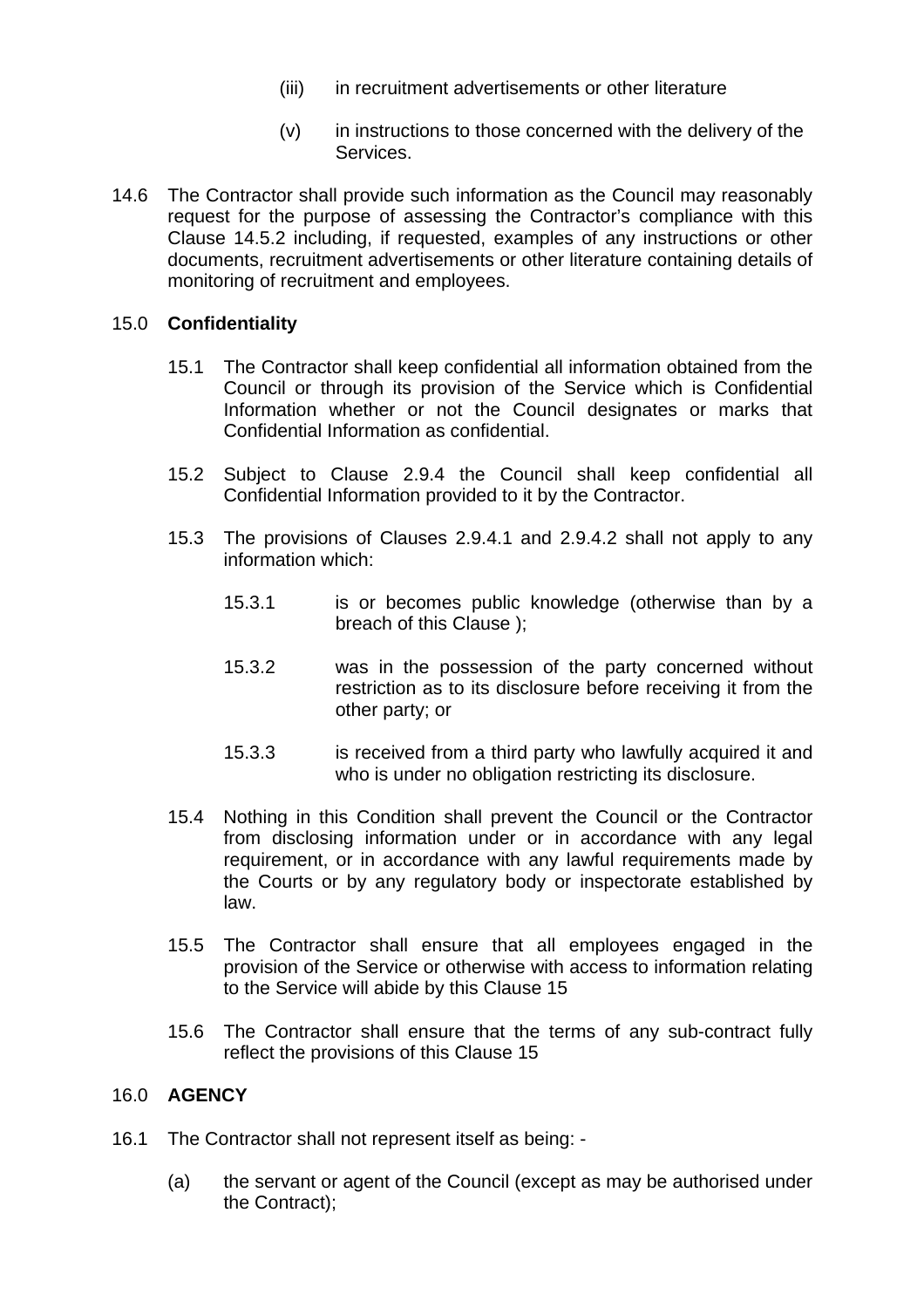(b) authorised to enter into any contract or other obligation on the Council's behalf except as may be authorised under the Contract

### 17.0 **DISPUTE RESOLUTION**

- 17.1 If a dispute arises between the Council and the Contractor in relation to the Contract both parties shall use all reasonable endeavours to resolve the dispute.
- 17.2 This clause will not operate to prejudice the right of either party to enforce any remedy available under the contract by litigation.
- 17.3 Where required by the Council the Contractor shall continue to provide the service in accordance with the Contract pending any discussion or outcome of the dispute.

### 18.0 **NOTICES, AMENDMENTS, TUPE, OMBUDSMAN AND GENERAL**

- 18.1 Any Notice to be served under the Contract must be in writing, sent by Recorded Delivery and addressed to the party concerned at the addresses referred to on Page 1 of the Contract. Notices to the Council must be addressed to the Contract Manager.
- 18.2 Any amendment to the Contract must be made in writing, signed by both parties and attached to the Contract.
- 18.3 If required by the Contract Manager the Contractor will provide such details as the Contract Manager considers necessary to disclose to potential tenderers for the future letting of this Contract relating to the Transfer of Undertakings (Protection of Employment) Regulations 2006 (TUPE) or any equivalent provisions then in force. These details will relate primarily to the Contractors employees, terms and conditions of service, length of service, etc.
- 18.4 A person who is not a party to this Agreement has no right under the Contracts (Rights of Third Parties) Act 1999 to enforce or to enjoy the benefit of any term of this Agreement.
- 18.5 The overall remedies for late payment by either party referred to in the Contract are substantial remedies within the meaning of Part II of the Late Payment of Commercial Debts (Interest) Act 1998 and both parties acknowledge that the term was not imposed on either party to the detriment of the other and that the Contractor did not receive any inducement to agree to this term.
- 18.6 If a complaint is made to the Council about the Service, the Local Government Ombudsman may investigate the complaint and the Contractor will be required to co-operate in such investigations. If the Council is found guilty of maladministration or injustice by the Ombudsman relating to a matter caused by the act or default of the Contractor, the Council shall be indemnified by the Contractor in respect of all costs which arise from the maladministration or iniustice.